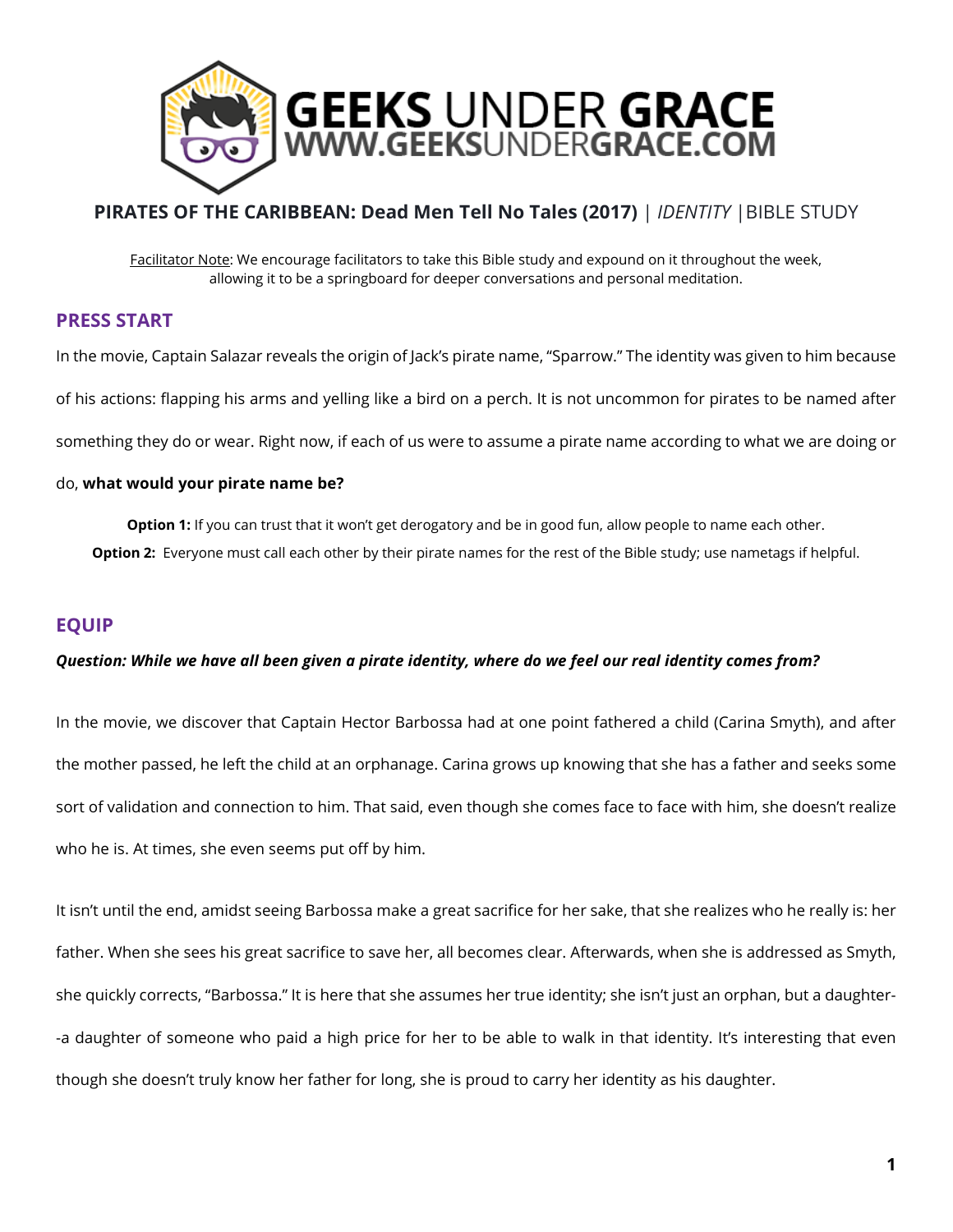#### **LEVEL UP**

One of the greatest challenges of the Christian walk is the question of our identity in Christ. Some look at being a Christian as simply being someone who follows a series of rules and regulations. Out of that thought, there comes doubts about our identity when we struggle and when we fear an unappeasable master. But what does Scripture say about who we are?

*Romans 8:15-16 (ESV) <sup>15</sup>For you did not receive the spirit of slavery to fall back into fear, but you have received the Spirit of adoption as sons, by whom we cry, "Abba! Father!" <sup>16</sup> The Spirit himself bears witness with our spirit that we are children of God,"*

This passage answers a few aspects of our question. First off, it assures us that we are not identified as slaves. Some translations say "*spirit of bondage.*" This vocabulary suggests that we are not restricted to a point that if we were to accidentally step outside of the boundaries that God has set, we would be immediately struck down with no level of grace or love. Even further, we would not be mindlessly tossed to the side should we find ourselves struggling with God's commands.

On the contrary, we find language saying "*received the Spirit of adoption as sons*" and "*we are children of God.*" It is not easy for a father to dismiss his children with no grace or love. Should we see discipline and correction? Yes! Wrath and total dismissal? Never! It is in a father's heart to see his children grow and become something great. The word "Abba" carries a connotation of closeness, as a relationship that has been through the fire, unwavering and forever solidified.

So how does God see us, His children? **Ephesians 2:10** says that we are "*God's workmanship, created in Christ Jesus…*" meaning He doesn't see us as something to be easily thrown away. Rather, He loves us as something He treasures greatly. He treasures us so much that He sacrificed much just to save us, like Barbossa did for Carina. Understanding the depths of this should cause us to cling to our true identity: sons and daughters of our Abba Father, the most high God!

*Galatians 2:20 (ESV) <sup>20</sup>I have been crucified with Christ. It is no longer I who live, but Christ who lives in me. And the life I now live in the flesh I live by faith in the Son of God, who loved me and gave himself for me.*

#### **PIRATES OF THE CARIBBEAN: DEAD MEN TELL NO TALES (2017)** | *IDENTITY* | STUDY **2**